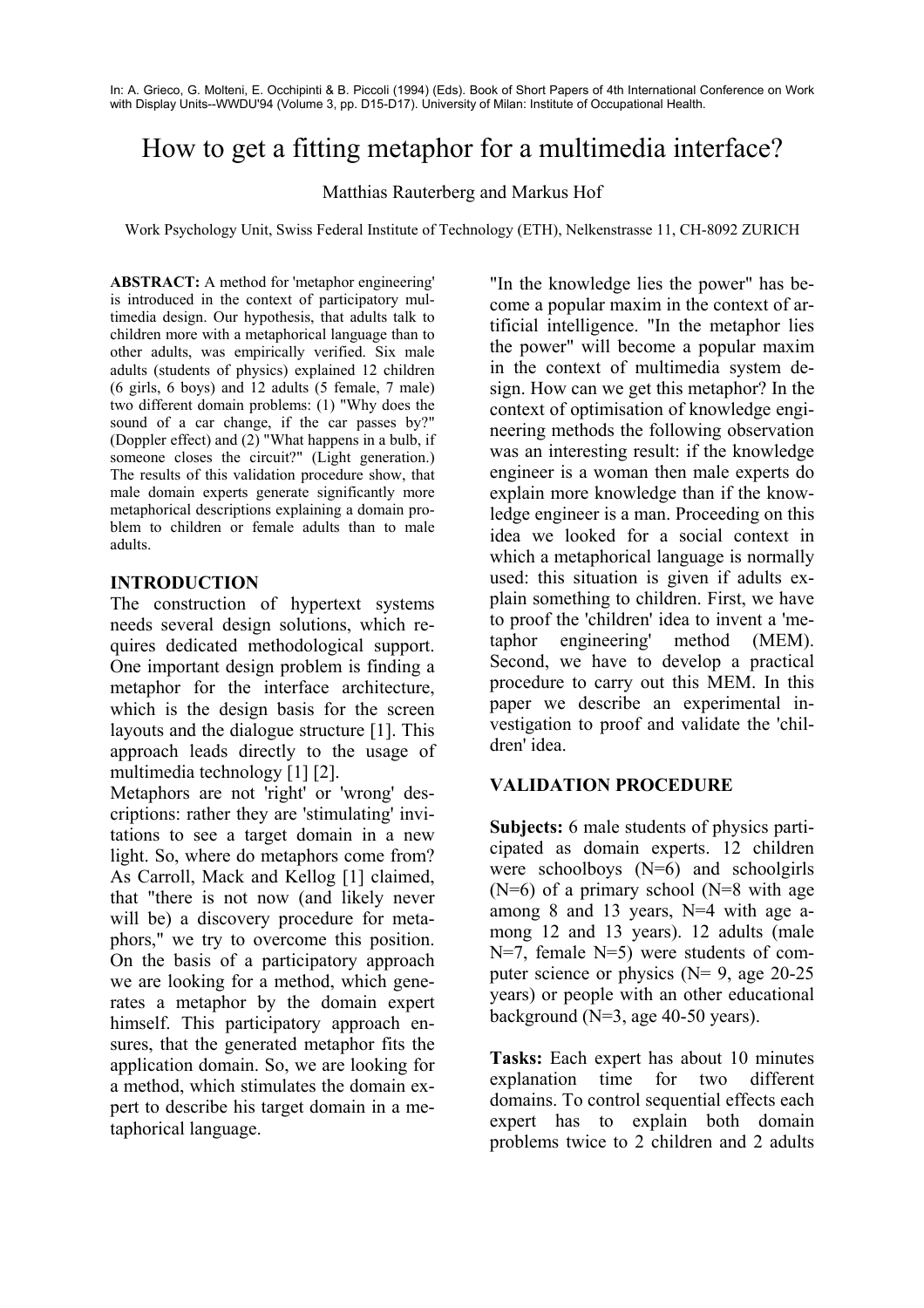in two different orders, so that each expert explained the two domains to 4 different 'metaphor engineers.' A total of 40 minutes explanation time per expert was recorded on video.

**Target Domains:** Domain experts were instructed to explain the following two domain problems: (D1) "Why does the sound of a car change, if the car passes by?" (Doppler effect); (D2) "What happens in a bulb, if someone closes the circuit?" (Light generation.)

**Procedure:** Factor A is 'naivety': the assumed knowledge of the 'metaphor engineers' (child, adult). Factor B is 'sex': the sex of the 'metaphor engineers' (male, female). Factor C is 'domain': two domains "Doppler effect" and "light generation."

A metaphor is defined as follows [3]: (1) If we interpret a word or a syntactical structure of words of an explanation in their ordinary, context free sense ("common sense"), then the meaning of this part of the explanation is senseless or impossible. We call this first condition the "internal incompatibility." (2) If we relate the context free interpretation of a part of an explanation to the context of the whole explanation, then the meaning of this relation is senseless or impossible. We call this second condition the "external incompatibility." We classified parts of an explanation as metaphors, if we found an internal or an external incompatibility.

**Measures:** 2 different trained rater (students of computer science at the ETH) analyzed 48 video sequences - one for each experimental condition- in 15 seconds' intervals. (1) The 'percentage ratio of metaphors overall' used in each explanation trial is the sum of all 15 seconds' intervals, which included the usage of any type of metaphors. (2) The 'percentage ratio of different metaphors' is the sum of all 15 sec. intervals, which included the usage only of different metaphors. (3) The ' percentage ratio of repetitions' of used metaphors is the difference between the 'percental ratio of metaphors overall' and the 'percentage ratio of different metaphors'.

## **RESULTS AND CONCLUSION**

**Empirical validation:** The percentage ratio of metaphors overall is an absolute measure to describe how much time each domain expert explains the problem to the 'metaphor engineer' with metaphorical terms. The main effect 'naivety' is significant. The domain experts use overall significantly more metaphors explaining to children (mean 37.8% of explanation time, N=24) than talking to adults (26.3%, N=24;  $p \le 0.016$ ). We can not find a significant effect belonging to the sex of the 'metaphor engineers.' On average the experts used the maximum of metaphorical terms (39.7%) talking to boys and the minimum of metaphors (19.6%) talking to men. The experts used significantly more different metaphors talking to a female person (19.6%) than talking to a male person  $(14.7\% \times 0.014)$ . The experts used significantly more repetitions talking to a child  $(18.8\%)$  than talking to an adult  $(11.3\%$ ; p≤ .020). The domain "light generation" evoked 20.7% metaphors, the domain "Doppler effect" only 13.3% (p≤ .009).

**Multimedia interface design:** What kind of metaphors is presented by the domain experts? How can we transform these metaphors to multi media design? One domain expert used the following description to explain the Doppler effect (D1): "Imagine, you stand at a highway, and you hear a car passing you: Iiiioouum!" The expert introduced the context 'highway with cars' and used an onomatopoeia to demonstrate the Doppler effect.

Another domain expert explained the domain D2 with the following metaphor: "Imagine a demonstration of people on a